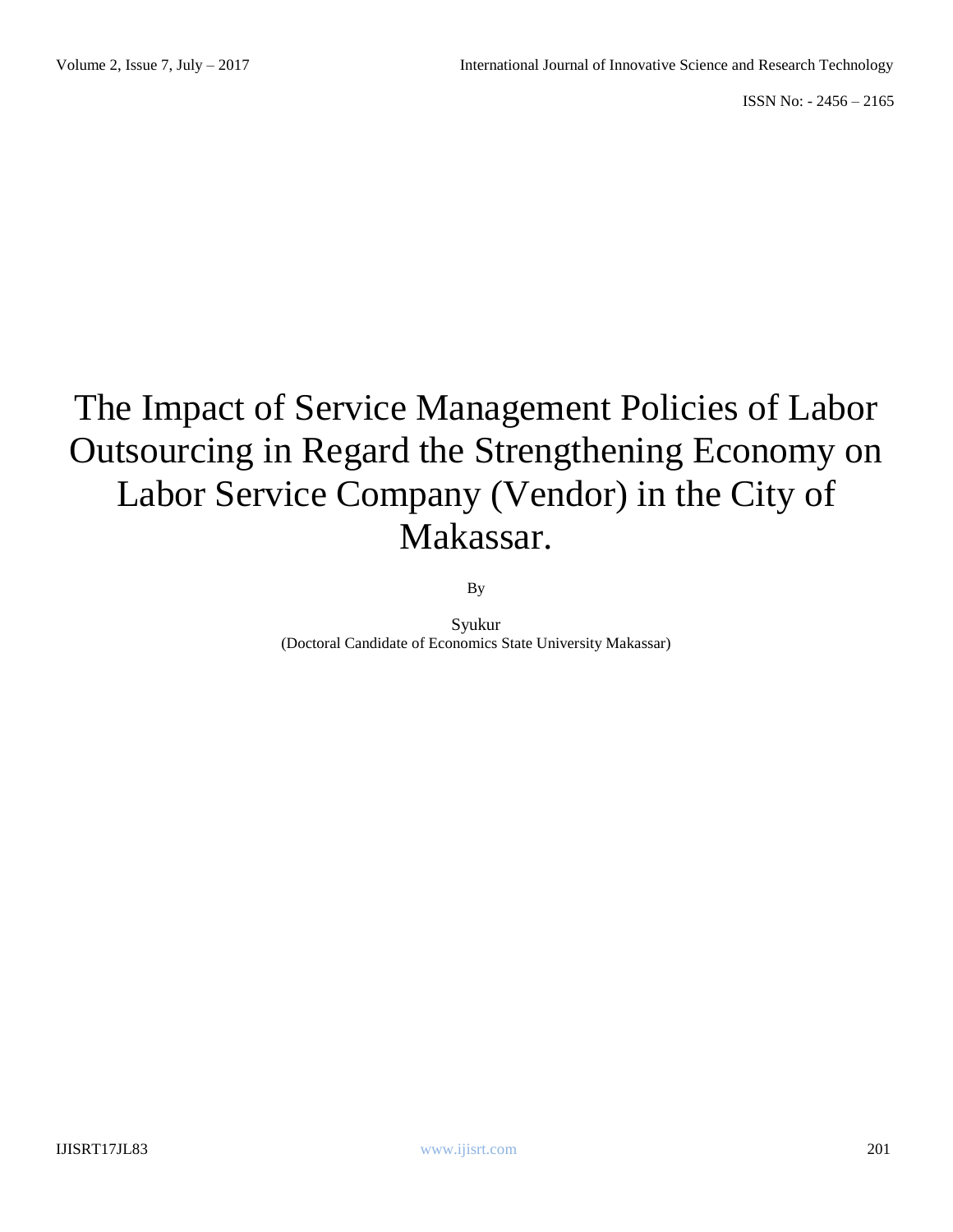## **CHAPTER - I INTRODUCTION**

#### **A. Background**

Development is the effort to create prosperity and well-being of the people. Therefore the results of development should be enjoyed by the entire people as increasing prosperity and inner fairly and evenly. In contrast, successful development depends on the participation of all the people, which means that the construction should be carried out equally by all walks of life. The construction of a workable, successful and running smoothly in a steady and stable National situation, for equity, growth and stability are interrelated elements. All areas of people's lives who are building it is today governed by the law, because the law has always been associated with efforts to improve people's lives better so expect order and certainty can be fulfilled and achieved thereby are able to manifest what aim right in the life of the community.

Competition in the business world between the companies, the company should concentrate on making a series of processes or activities are the creation of products and services related to its main competencies. With the concentration of competence against the company, will be generated a number of product and service quality have competitiveness in the market.

In the era of globalization and competition demands a tight business world today, then companies are expected to try to improve its business performance through the management of the Organization effectively and efficiently. One of the efforts made are with the minimal possible work force employed to be able to contribute a maximum of appropriate target companies. For that the company seeks to focus the work of the handle into the core business (core business), while supporting the work submitted to the other party. The process of this activity is known as The term outsourcing is defined as a contract (work) out as stated in the Concise Oxford Dictionary, while regarding the contract itself is defined as follows: "Contract to enter into or make a contract. From the contract us, the past participle of contra here, to draw together, bring about or enter into an agreement. " (Webster's English Dictionary) Outsourcing can also mean as Moving or the delegation of some business process to an agency service providers, where the service provider agency doing the process of administration and management on the basis of the definitions and criteria that have been agreed upon by the parties.

Outsourcing is the process of the transfer of the responsibility of the workforce of the parent company to other companies outside of the parent company. Companies outside the parent company can be vendors, cooperatives or other institution that is regulated in a specific agreement. Outsourcing in the regulation of employment can only include labor in the process of supporting (non core business units) or in the practice of all lines of work can be transferred as a unit of outsourcing and almost all companies that exist today have (and will continue to develop) the line of outsourcing. This trend not only on the solid labor company (manufacturing, textiles) but also high tech companies (telco, banking), to large/small distribution company.

Outsourcing in employment law in Indonesia as a contractor of the work and the provision of services of labor legal outsourcing arrangements in Indonesia is regulated in the Labor Law No. 13 year 2003 (article 64, 65 and 66) and decision of the Minister of manpower and transmigration of the Republic of Indonesia No. Kep. 101/Download/VI/2004 in 2004 about The Provider Agreement Workers/labourers and Kepmenakertrans No. 220/Download/X/2004 on terms of Surrender as the execution of the work to other companies. Settings about outsourcing itself is still considered less government.

Based on presidential instruction No. 3 of 2006 about Investment climate policy package mentioned that outsourcing as one of the factors that must be considered seriously in the attractive investment climate to Indonesia. The form of the seriousness of the Government by appointing Secretary of labor to make the draft revision of Act No. 13 of 2003 On Labor.

Outsourcing should be on long-term point of view, ranging from employee career development, efficiency in the fields of manpower, organization, benefits and more. The company can focus on its key competencies in business, so that it can compete in the market, where the company's internal matters that are ancillary to the other party that is more professional. In practice, these redirects also pose some problems especially the issue of employment.

As a provider of Labor (Vendor), should provide a quality workforce and competent in their fields. So, strengthening in economic sectors can take sustainable and improve the welfare of the workforce. the fact remains this outsourcing System is very profitable for the company because regardless of the various obligations that must be met when compared to using labor anyway. While for labor, the system is constantly threatening the security of work (job security) due to his working relationship with ease ended when the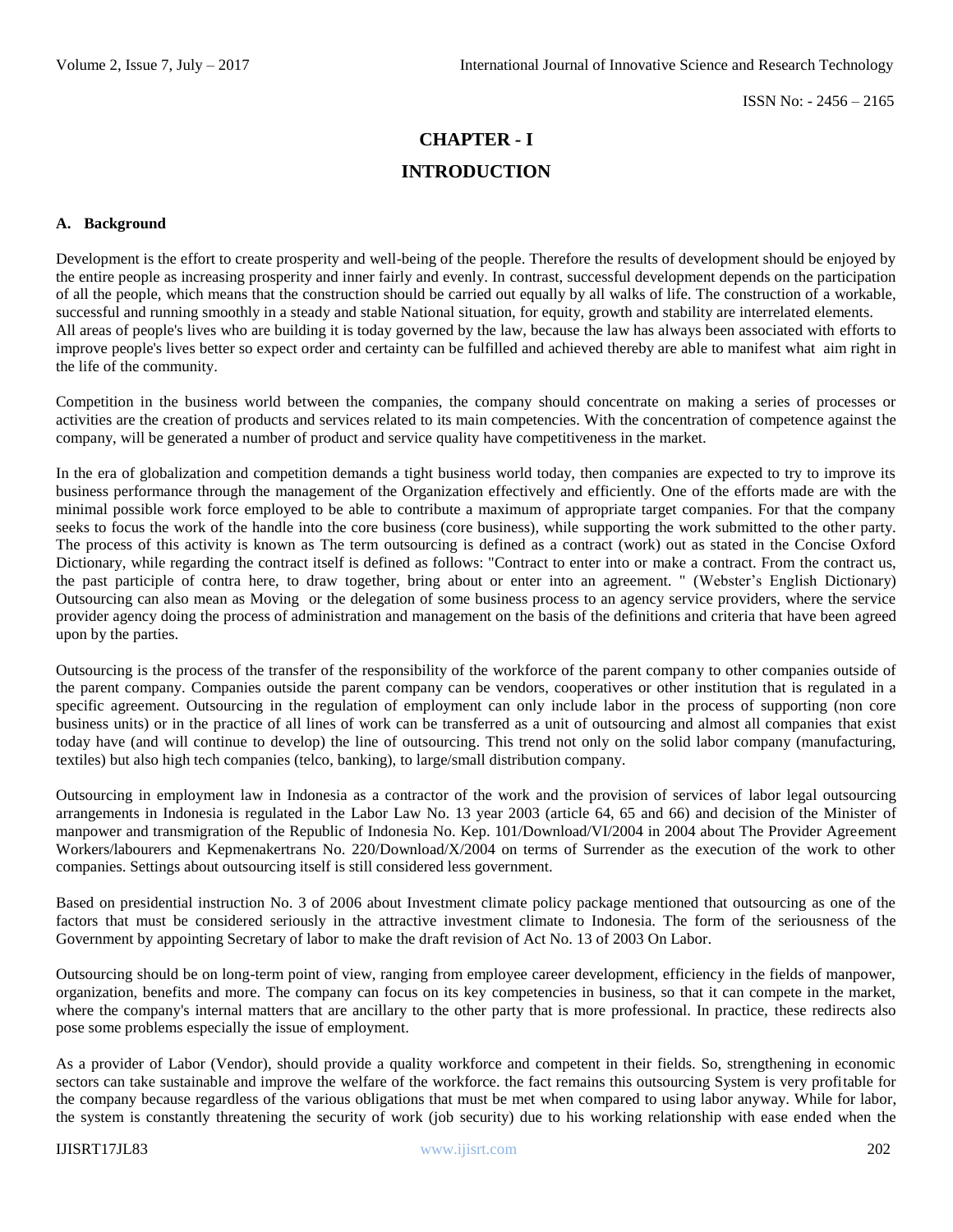company requires no power. Offering of position before the entrepreneurs is very low, because the deal works are temporary. To start or extend the contract, workers must first accept the terms of the entrepreneurs who are not profitable. Therefore, to create a sustainable economy and strengthening is oriented towards the welfare of labor. it takes a balance of interests and benefits of the work. Based on the above problem this is what inspired the author to analyze the impacts of Service management policies of Labor Outsourcing in regard the strengthening economy on Labor service company (Vendor) in the city of Macassar.

#### **B. Formulation of the problem**

1. What is the impact of the policy on the management of labor services (Outsourcing) in regard to economic community strengthening on labour services company (Vendor) in Makassar city?

#### **C. Objectives**

1. To know and analyze the impact of policy on the management of labor services (Outsourcing) in regard to economic community strengthening on labor services company (Vendor) in Makassar city?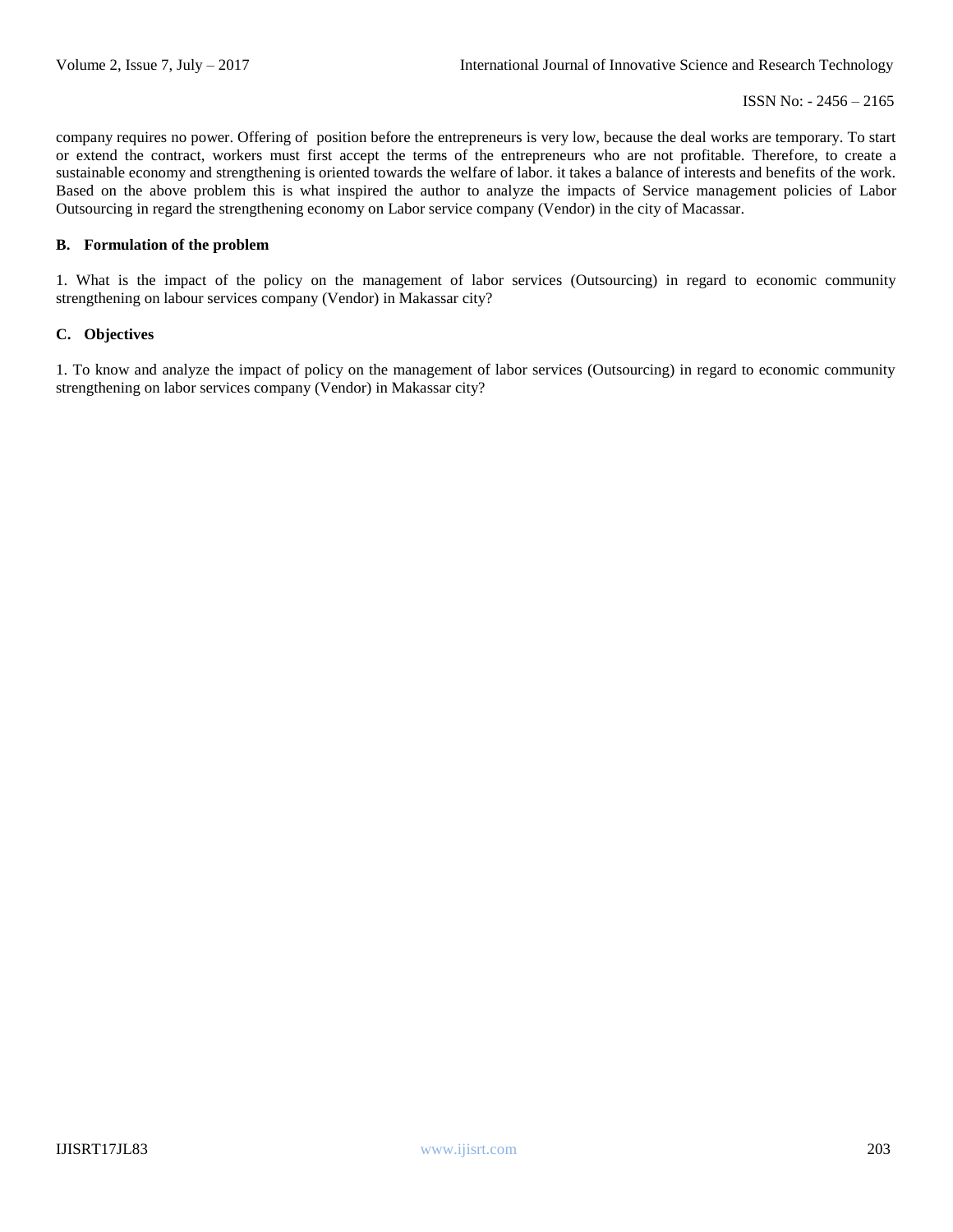### **CHAPTER- II**

## **A REVIEW OF THE LITERATURE**

#### **A. Outsourcing**

#### *1. Definition of Outsourcing*

The term outsourcing from the word "out" and "source" means a source from outside, is a management approach that gives authority to an agency outside (third parties) to take charge of the process or service previously done by the company. It could also be defined as the purchase of goods or services that were previously provided internally (Swink, 1999; Smith et al, 1996; Lankford and as Pārsa, 1999; Elmuti and Kathawala, 2000; in Franceschini et al., 2003). There are two principal actors in the process of outsourcing, i.e. "outsourced" and "outsources". The first refers to companies that submit work, the second is the company which receives the job (Saunders and Gebelt, 1997 in Franceschini et al., 2003). The term is used differently by the Harland et al. (2005) "outsources" and "outsource". "Outsources "refers to the company that has the authority in the business, and" the company "is the outsources are empowered to manage it.

#### *2. Basic Theory of Outsourcing*

There are several theories used to describe outsourcing (Rubberneck and Barbara in Salamah, Iris and Mintarti). The conceptual basis of the most widely used is the theory of transaction cost analysis – Williamson's, 1975 (in McIvor, 2000) – which combines economic theory and management theory to define the best relationship types in order to develop the company faced market changes. This theory laid the foundations purchase using an analysis of the contributing factors that determine the selection of internal or external companies. The concept of transaction cost analysis is that the nature of a transaction to determine the management of an efficient, market-oriented, hierarchically, or Alliance. Another alternative theory to understand the limits of the company is the resource-based view. It is based on the understanding that the company is a unique asset and overall is a source that can create competitif advantages. Internal resources are the main drivers of profitability and the company's strategic advantage (Barney, 1991). The third theory is agency theory, which deals with problems arising from the existence of the mutual relationships between principal and agent. The central issue is how to get an agent (employee, subcontractor, manager) to carry out activities in accordance with the interests of the principal (the company, contractors and owners) when agents have an information advantage over principal and has different interests (Eisenhardt, 1987).

#### *3. The Type of Outsourcing*

According to Komang and Agus (2008) the outsourcing type are distinguished into two groups, the Business Process Outsourcing and Outsourced human resources.

Business Process Outsourcing (BPO)

If in Indonesia known as chartering jobs. This kind of outsourcing refers to the desired end result. If a manufacturing company wants to turn its product sales at other companies, then the payment of compensations in the form of the number of units sold.

*Human Resources Outsourcing.*

This refers to the outsourcing needs of the provision and management of human resources. For the example above, the manufacturing company will be working with outsourcing companies (vendors) that provides the service provision and management of salespeople. Compensation to the vendor in the form of management fee according to agreement.

#### **B. Understanding The Outsourcing**

IJISRT17JL83 www.ijisrt.com 204 Outsourcing comes from the word out which means go out and source means the source. The notion of outsourcing with specially defined by Maurice f. Greaver II, at the book Strategic Outsourcing, A Structured Approach to Outsourcing Decisions and Initiatives:, elaborated as follows: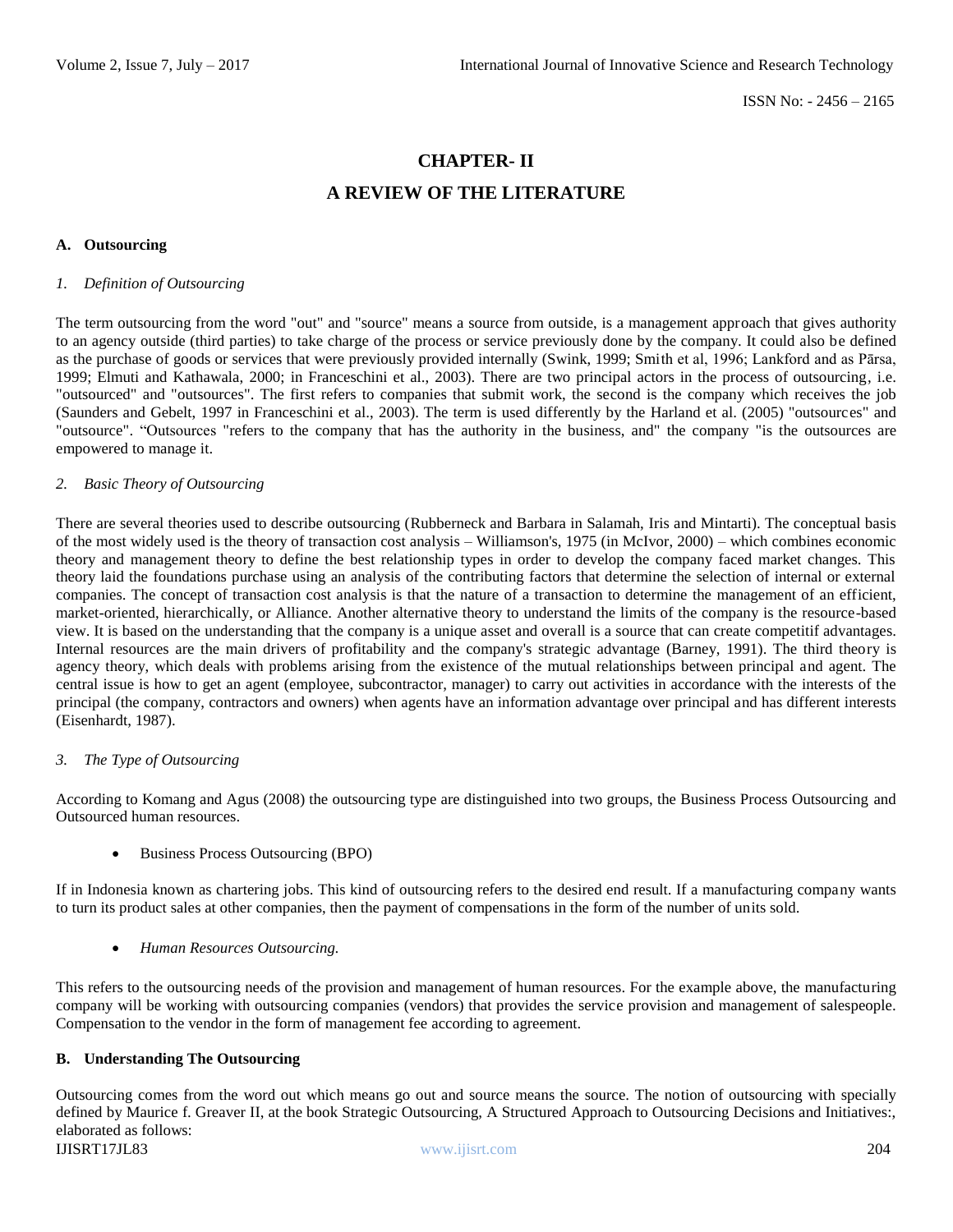"The Strategic use of outside parties to perform activities, traditionally handled by internal staff and resources.

Greaver, Maurice has definition Outsourcing seen as action to divert some of the company's activity and the right of taking his decision to the other party (outside provider), where this action bound within a contract cooperation. scholars and practitioners of outsourcing from Indonesia also gives the definition of outsourcing, among others mentioned that outsourcing Indonesia language are known as outsourcing, is delegation to operate and the daily management of a business process to support outside (the company outsourcing services). Way of delegation , then the management is no longer done by the company but rather assigned at company outsourcing service (healthy Damanik, 2006:2).

Of some of the definitions put forth above, has similarity in respect of outsourcing that is has giving most corporate events on the other side. The terminology of outsourcing is also contained in the Pasal1601 b KUH The civil code governing treaty- full contract work that is an agreement where the other side to one, jobber, committing yourself to a certain work for other hand something, certain paid with person do it .

While in employment law No. 13Tahun 2003 implicitly no term outsourcing but understanding the outsourcing itself in indirect can be seen in section 64 which States can give up some so company emphize to work to other companies through agreement contract or the provision of services workers/labour so in writing. Legal base of outsourcing in Indonesia

#### *The Book of The Law of Civil Law*

KUH the civil code early milestone arrange about is the work of a contractor who is specially focus on a particular object. The provisions of KUH The civil code are arranged in sections 1601 b KUH the civil code is widely set about hunting agreement and handle all busineses job. Outsourcing terminology contained in Article KUH of the Civil Code regulating 1601 Treaty-agreement work is a testament to the other side one, jobber, committing yourself to a particular job for a for make the other hand, certain paid with person .

#### *Law No. 13 Year 2003 about employment*

While in the labor law No. 13 Year 2003 secara no explicit term outsourcing but outsourcing mentioned in law famous two (2) forms of chartering, i.e. work and available workers/workers as provided for in Article 65, Pasal64, and article .

On article 64 mentioned that "company can give job other to company implementation portion through Treaty of handle to all job or the provision of services workers/labor make to way is written". So in other words agreement outsourcing can be identified with contract of agreement .

Not all jobs can be redirected with used system outsourcing, only work fulfil specific terms can be moved to firm

b) is done by direct order or not directly from the giver of work;

c company supporting activities) is way of all ; and

d) does not impede the production process directly.

#### *Decisions The Minister of Manpower and Transmigration of Indonesia*

services company Workers/Labourers made for fulfill command Article 66 paragraph (3) of law No. 13 of 2003 on Labor, which this to point 2 Kepmenaker stated that: (1) to be able to be a provider of labour, the company required to have the operational permit of responsible agencies in the field of employment in the County/city in accordance living at company provider of workers/labourers. (2) the operational permit company to get workers/labourers convey petition to theattach: a. Copy of the endorsement as a legal entity or limited liability Cooperative shaped; b. a Copy of the statutes in which the service provider business has activity workers/labourers; c. Copy SIUPd. Copy of the employment report is still valid (3) establishments that responsible on the referred to in subsection (1) must have published the Englishagainst the petition operational permit has complied with condition as mentioned in paragraph (2) in the longer than 30 (thirty) working days since the petition accepted

#### **C. Employment**

In Indonesia, the notion of labor or manpower started to sound. The workforce includes people who are already or are working, looking for work and who do other activities such as school and take care of the household. The question of the principal employment sourced from the lack of competitiveness of the workforce against the rate of growth of the work force nationwide. The real issue is not stand alone but is a chain of interconnected within the overall national development process.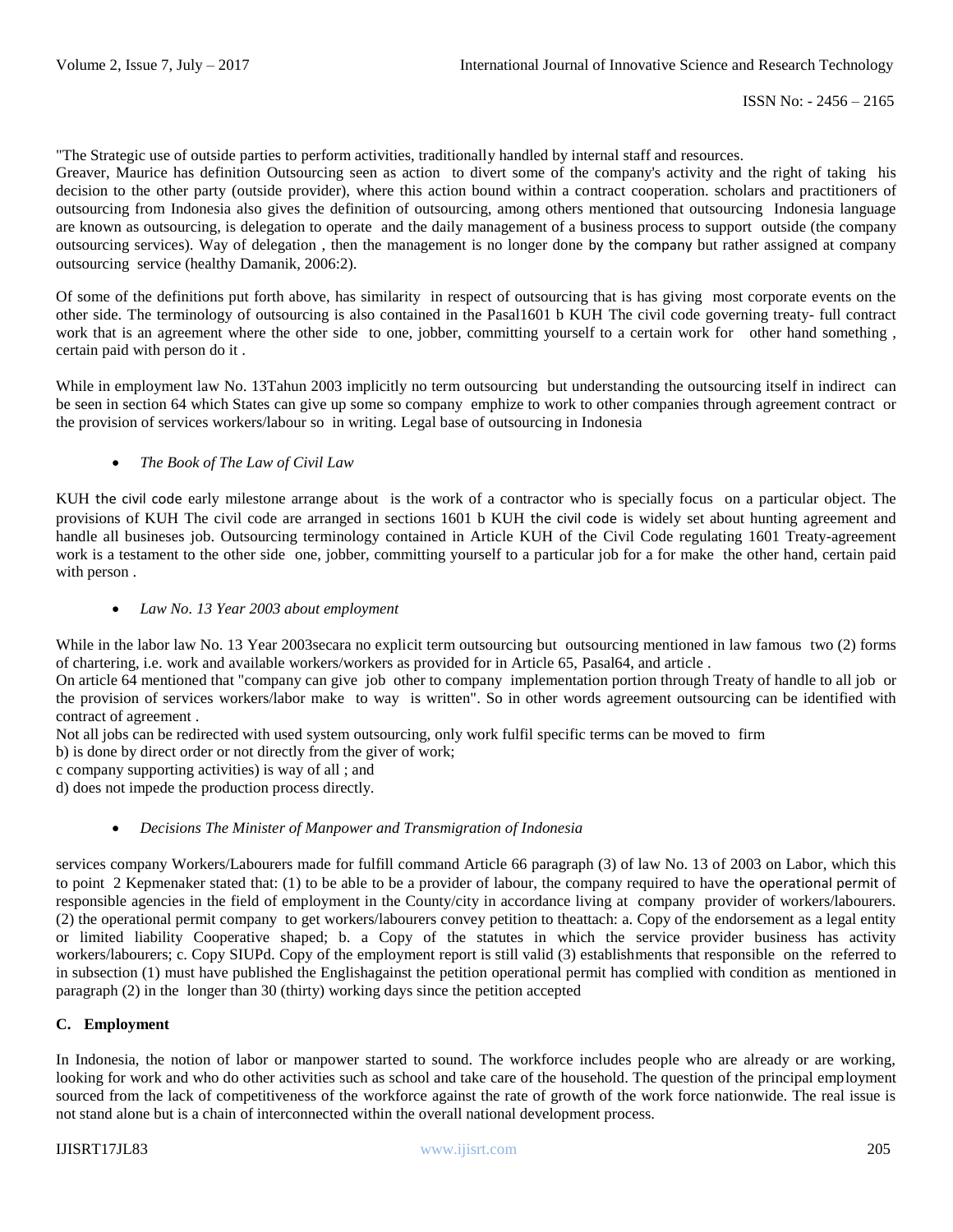Other issues that often arise in employment is the occurrence of an imbalance between manpower supply (supply of labor) and labor demand (demand of labor) at a certain wage level. This imbalance can be an excess supply of labor, i.e. when the offer is greater than the demand for labor, or excess demand of labor, that is, if the demand for labor will offer greater than the labor.

Lewis, A in Todaro (1985:66) put forward his theories about employment, i.e. the excess workers is an opportunity and not a problem. Excess workers is in one sector will give their fair share towards the growth of output and the provision of workers in other sectors. Next Lewis argued that there are two factors in the economy of the country is growing, i.e. sectors of modern and traditional sectors. The traditional sector of agriculture sector not only, but also including the informal sector in urban areas (street vendors, retailers, merchants place). The informal sector is able to absorb the excess labour that existed during the process of industrialization, so called employment security.

#### **D. Compensation**

Hasibuan (2007:117) defines compensation as all income in the form of money, goods directly or indirectly received employee in return for the services rendered to the company. Compensation is a broad term relating to rewards-financial reward (financial reward) received by people through their employment relationship with an organization. In General, the form of financial compensation is because monetary expenditure undertaken by the organization. Compensation can be directly, where money is given to the employees, directly or indirectly, in which employees receive compensation in the form of a non-monetary form, while according to Gomez in the Sulistiyani (2004:231) compensation is received by workers as a retribution upon the work done employees.

As has been expressed, compensation is one of the elements of operational functions, where compensation is also one way of management to improve the work achievement, motivation and job satisfaction of employees. Compensation can be defined as retribution for their work (Husein Umar, 2002).

#### **E. Strengthening The Economy**

Sanjaya (2009:37) stated that the strengthening of the (reinforcement) is any form of response either verbal or non verbal, to give feedback on his actions as an impetus or correction and motivate to do the same thing as given the strengthening of yesteryear. While according to Hasibuan (2008:58) that States that provide reinforcement is defined by behavior in responding positively to a certain behavior that allows these behaviors arise again, meant to reward or heartening in interact.

Can the authors conclude that the reinforcement is any kind of a positive response given either verbal or nonverbal nature against good behavior so compelled to repeat or improve good behavior.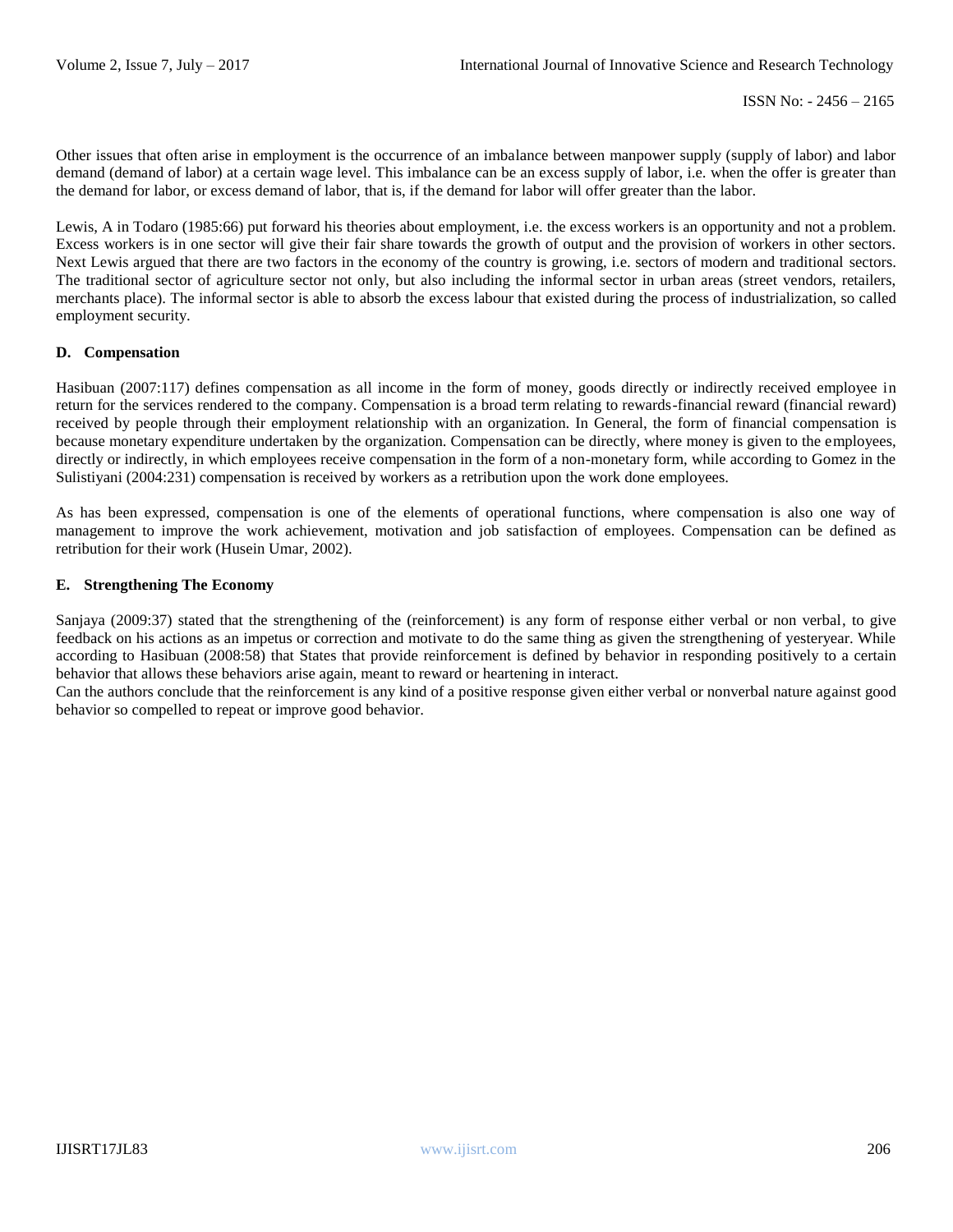## **CHAPTER- III**

## **RESEARCH METHODS**

This Type of Qualitative Research Approach Through Phenomenology

#### **A. DISCUSSION**

In general the company that employs the power of outsourcing benefit not only financially but also in terms of outside financial, from the aspect of labor outsourcing payroll policy and which all rules of the game set by the carrier, so that sometimes a lot of things that are not yet understood by the workforce, it does have an impact on the flavor of satisfied so that tend to cause conflict and rejection, to it in the implementation of the Government need to give optimal attention so as not to cause problems between labor and party the company as the sender, as mentioned in Act No. 13 of 2003 on labor, that the job can be at-outsourcing (type of business) is supporting the activities of the company as a whole, where according to Herawati (2010), that in the ACT of explanation is supporting service activities or activities which are not directly related to the production process are activities that relate to outside business principal (core business) of a company. Such activities include: Business Services hygiene (cleaning service), providing food for the workers/workers of catering, business security personnel (security/guards), business support services in petroleum and mining, as well as businesses providing transport workers/laborers.

The supporting activities of interpretation indicated in the explanation of the law No. 13 year 2003 leaning on the definition of where outsourcing (Outsourcing) is exemplified by the activity form to facilitate regular contracting. the work and avoid labor problems. Outsourcing (Outsourcing) in the modern world is done for strategic reasons, namely to gain a competitive advantage to face the competition in order to maintain market share, ensure the survival and development of the company.

#### *1. The Reason Companies Implement Outsourcing*

the outsourcing policy is applied because the policy is assessed may provide some advantage for the company. The advantages are:

*Focus on the primary Competence*

By doing outsourcing, companies can focus on their core-business. This can be done with renewed strategies and a restructuring of resources (HR and financial).

The company will benefit by focusing it resources to meet customer needs, by means of redirecting the work supporting outside corebusiness company to vendor outsourcing and focus the resources that exist entirely on the work directly related to strategic customer satisfaction or increased the company's revenue.

*Saving and Controlling Operating Costs*

One of the main reasons outsource is the opportunity to reduce and control operating costs. The company that manages its own Human Resources will have a financing structure that is greater than the companies that handed over the management of HR outsourcing vendor to. This happens because the outsourcing vendors playing with "economics of scale (economies of scale) in managing Human Resources. Same is the case with manufacturing companies, the more a product is produced, the lower the cost per-product issued. For outsourced vendors, more and more human resources are managed, the lower the per-person cost is also issued.

For most companies, Human Resource costs are generally fixed (fixed cost). When the company experienced positive growth, this would not be problematic. However, when negative growth, it will be very damning corporate finance. By diverting the provision and management of Human Resources who work outside of the core-business of the company to vendor outsourcing, companies can control the costs of Human Resources by changing the fixed cost becomes a variable cost, where the number of Human Resources adapted to the needs of the core-business of the company. The importance of controlling the costs of Human Resources we can see at the moment.

#### *2. Utilize the Outsourcing Vendor Competence*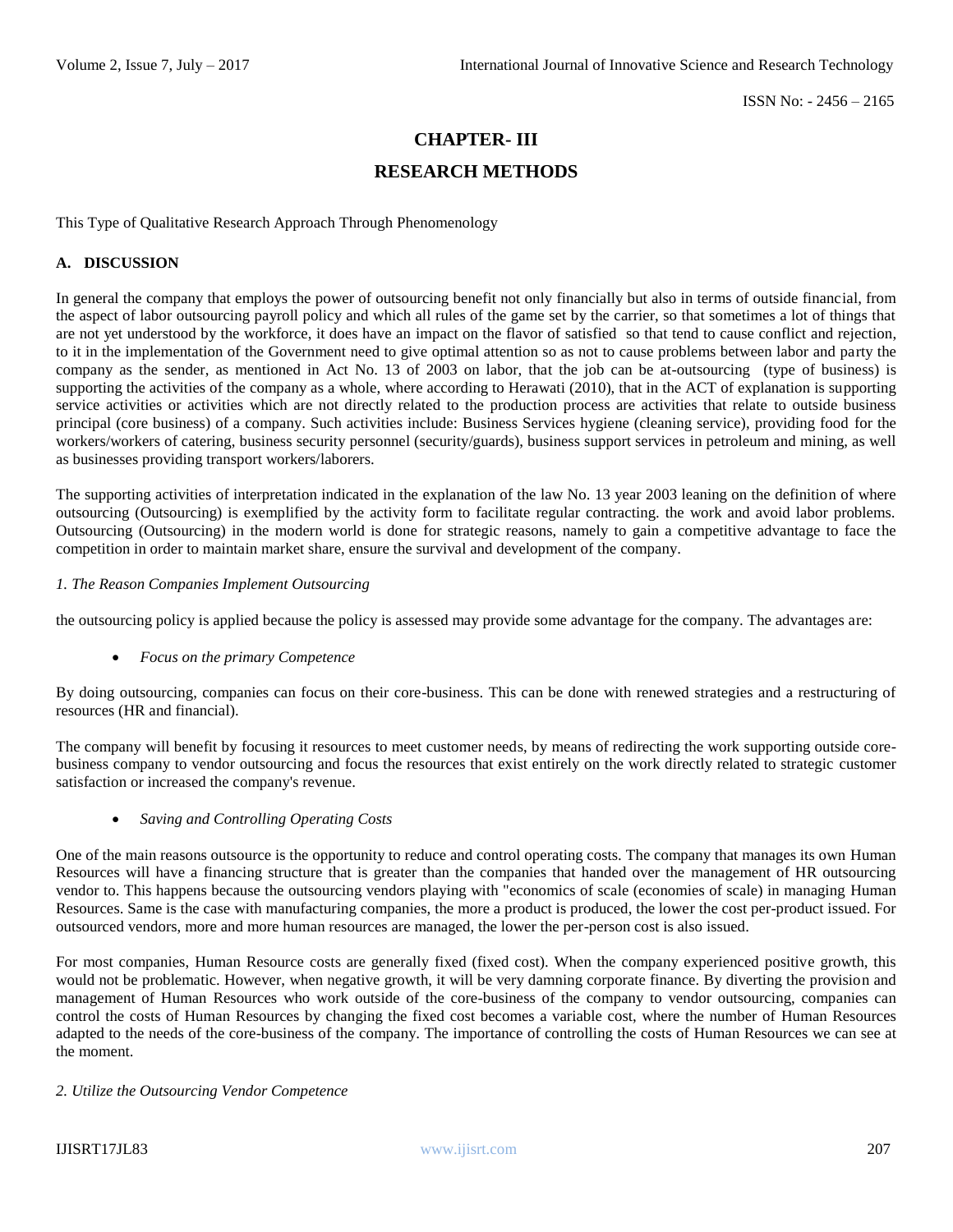Because of its core-business provisioning and management services in the field of HR outsourcing, vendors have the resources and capabilities that better in the field than with the company. This ability is gained through their experience in providing and managing Human Resources for various companies. When partnering with vendors outsourcing professionals, the company will benefit by leveraging the expertise of the outsourcing vendors to provide and manage the Human Resources required by the company.

For a small company, the company's new stand or companies with less Resources both in the number of both the capabilities of outsourcing, vendors can provide a great contribution to the company. Because if not handled properly, the HR management can cause problems and considerable losses for the company, even in some instances threatening the existence of the company.

#### *3 The Company Into A Leaner And More Agile In Responding To The Market.*

Every company, whether small or great, surely has limited resources. By doing outsourcing, companies may divert limited resources from the works of a non-core and have no effect against direct revenue and profits of the company to strategic works core-business, which in turn can improve customer satisfaction, revenue and profits of the company. If done well, outsourcing can make the company into a leaner and more agile in responding to the needs of the market. Speed responds this market into competitive advantage (competitive advantage) compared to competitor companies.

#### *4. Reduce the risk*

With the outsource, the company was able to employ fewer employees, and selected the essence only. It is becoming one of the company's efforts to reduce risks against business uncertainty in the future. If the business situation is nice and needed more employees, then this still needs can be met through outsourcing. Whereas if the situation were to deteriorate and the business would have to reduce the number of employees, the company reduced the number of employees outsourcing lived alone, so the monthly burden and cost of termination of employees can be reduced. The risk of disputes with employees if there are any layoff can be avoided because legally it is the responsibility of the outsourcing vendor. Armed with a long experience in serving various types of enterprises, outsourcing vendors can minimize problems that may arise related to the provision and management of Human Resources. Nowadays many companies decide to divert at least one non-core jobs are those with a variety of reasons. They generally realize that recruiting and contracting employees, calculate and pay the salary, overtime and benefits-benefits, providing training, public administration and ensure all processes running in accordance with the regulations of the legislation is a complicated job, a lot of time, thought and considerable funds. Redirect jobs to outsourcing vendors more competent by giving a number of fee in return services proved to be more efficient and less expensive than do it themselves.

#### *5. Impact Of Outsourcing Practices*

Based on the reality that labor has three categories i.e. fixed labor, labor contract and labor outsourcing, this grouping is generally characterized by a uniform color worn by a third the labor groups and among labor outsourcing contracting companies that came from labor. The grouping based on the color of the uniform brings the effect of stratification and social distance between workers ' remains, which have implications for outsourcing contract and against solidarity and consciousness together as laborers. The practice of outsourcing relationships bring at least three forms of discrimination against workers, namely:

#### *Age And Marital Status Discrimination*

A follow-up policy applied by the company users to employ labour outsourcing is applying restrictions of age and marital status for outsourcing labour arising from the discriminatory effect. Companies tend to employ young and old workers to labor recruitment outsourcing labor requires new 18-24 years old and single status by reason of productivity. Select single the status of the bring labor increasingly difficult labor effects already married to obtain jobs and incomes.

*Discrimination Study.*

Outsourcing workers who do the same type of work in the same working hours of laborers still get different wages. The total wage labor contract lower 17% of workers ' wages and the wages of labor outsourcing total 26% lower than the wages of labor. It can be described in the table of results below.

#### *Discrimination Converge (Association)*

Contract workers and outsourcing are prohibited from directly or indirectly to join particular unions or States any contract not renewed and the possibility of joining a Trade Union.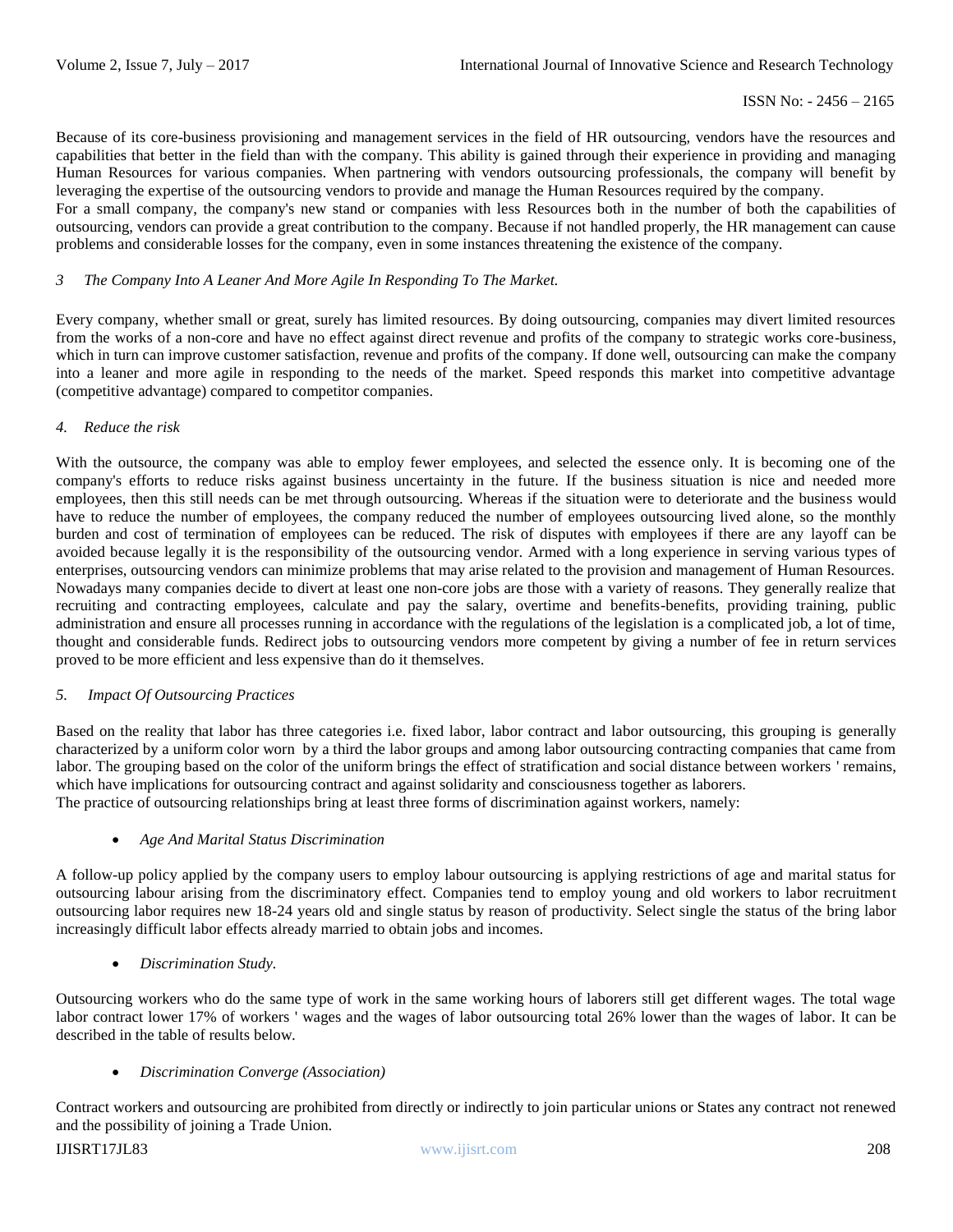The practice of outsourcing brings the effects of degradation or decline in working conditions and workers ' welfare. In this working relationship there is no guarantee of work due to the nature of the working relationship contract with an average contract period 1 year, only wages a minimum of received some small allowances totaling more than received workers remain, to extend the contract period must pay for labor contracting, there is no compensation when the working relationship ends, the status and career enhancement opportunities is very small.

#### *6. The Effectiveness Of The Implementation Of Labor Outsourcing*

1. Draw up in advance a Business Process in a simple, business processes can be defined as a set of processes that explain how a business is run. With the enactment of the Ordinance of the Minister of manpower and transmigration No. 19 in 2012 about the terms of the surrender of a portion of the execution of the work to other companies ("Permenakertrans No. 19/2012"), then the arrangement of the business process being a must for companies who will use the services of labor Outsourcing. Although the authors may be through mechanisms of the Association where the company take shelter. The main objective of drafting of the business process is known to be able to function/part anywhere of such companies that fall into the category of Non-core Business and Core Business so that it can be known which functions may use the services of Labor Outsourcing and which functions should not. 2. Devise a system of procurement Outsourcing Labor In Efficient, Ideally, to recruit manpower outsourcing mechanisms recruitment should be equated with the regular workforce. However, because of the election, in the process of outsourcing personnel were not involved at all because to do is between enterprise users (user) with service providers personnel outsourcing (vendor), then surely there must be an appropriate mechanism for selecting the vendor, at the moment, a common mechanism used for selecting all vendors is through the mechanism of the procurement of goods and services (tender/procurement). It just needs to be of concern is how to design the procurement system more efficiently in order to obtained a quality vendor, for example through e-procurement or through the usual tendering mechanism with the application of the rules of the game are transparent and accountable. Specifically for the procurement of outsourced personnel vendor (provider of outsourced personnel), then it should also put the requirements regarding obligations fulfillment outsourcing workers ' rights from the company's previous vendor in Temporary work plan (RKS) or in the document. 3. Agreement the use of outsourcing as a means of furthering supervision always encountered complaints from companies outsourcing energy users (user) that they must be involved in solving the problem of employment among vendors with outsourcing. When it should be resolved between the company vendor workers with such outsourcing. In fact, the purpose of user utilizes the power of outsourcing is to avoid involvement in taking care of things like that. To avoid these problems, then the rights and obligations between users and vendors must be set explicitly in the agreement of cooperation the use of outsourcing personnel. Therefore the cooperation agreement through the user can perform the function of supervision of the good against the company vendor and outsourcing personnel. The supervision can be a form of sanctions against the vendor if it does not implement the terms and conditions of the agreement. From the lightest sanctions up to the toughest sanctions in the form of termination of employment relationships are the same. Thus it becomes very important to draft a cooperation agreement the use of outsourced personnel who both fit the needs of the business user and protect the interests of the parties in cooperation. 4. Select the dispute resolution forums are right to understand that power usage agreement between user and company outsourcing companies outsourcing power vendors is the usual civil agreement which is subject to the provisions set forth in the book of the law of civil law (KUHP Ideally), then in drawing up the Treaty, it is necessary to pay attention to the choice of dispute settlement forum if there is a dispute between the parties in the agreement. As a user, certainly in drawing up energy cooperation agreements, outsourcing does not only have to compute and are ripened calculated how quantity cost that must be paid to the vendor company. But it must also calculate the costs not including if have to deal with legal disputes.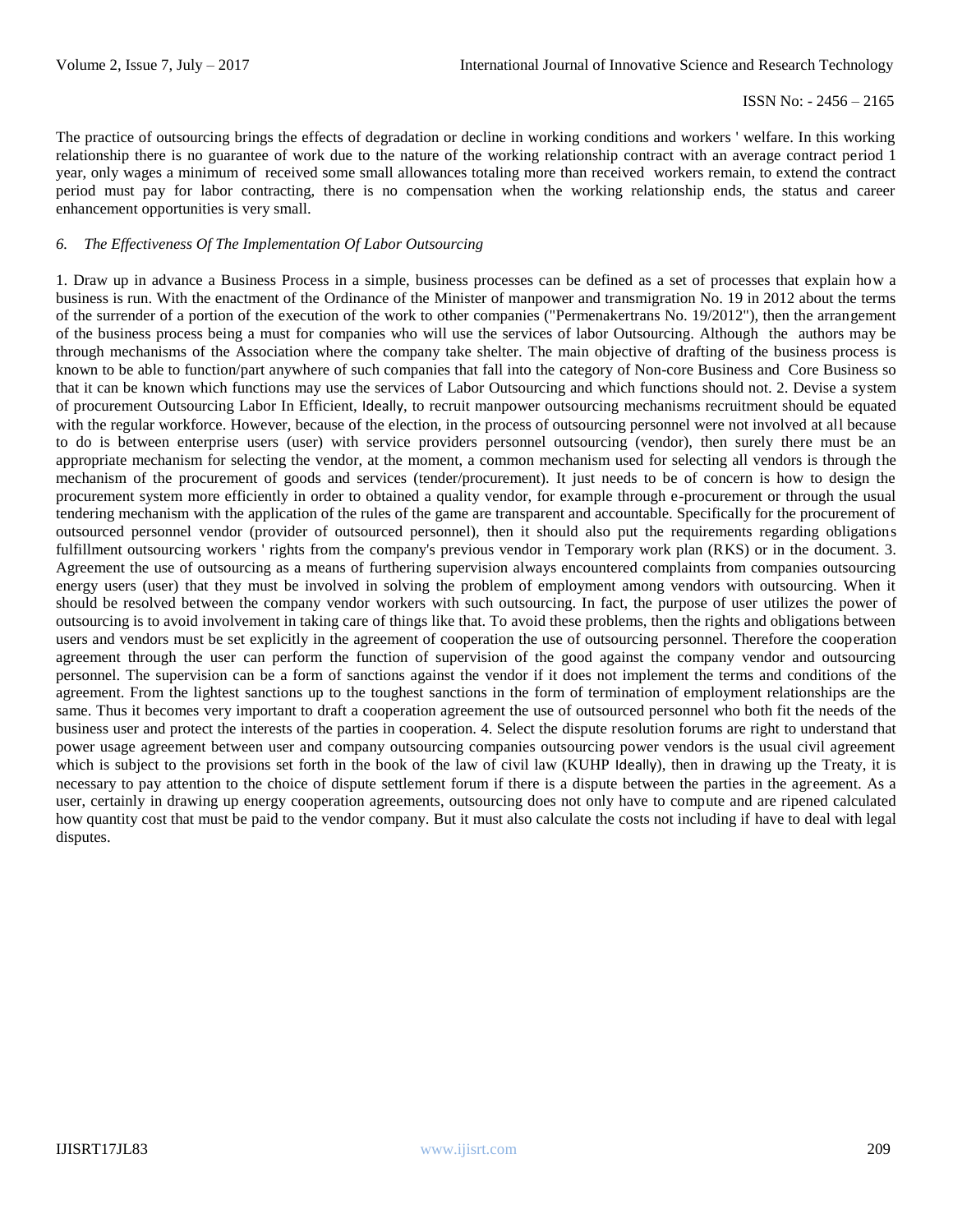## **CHAPTER- IV**

## **CONCLUSION**

The outsourcing Policy in Indonesia based on the existence of law No. 13 of 2003 on labor, which can generally be defined as a process to outsource or move business activities to a third party, the primary purpose and mainly do outsourcing is to save on the cost of production, in addition the company also can better focus on its core competencies, namely the expansion of the business network or his business idea.

Currently as many as 40-50% of the formal sector workforce in Indonesia's status as labor outsourcing. Formal sector workforce in Indonesia has now reached approximately 30 millions of people, while the informal sector could reach 70 million more people.

In Act No. 13 of 2003 on labor, that the job can be at-outsourcing (type of business) is supporting the activities of the company as a whole, such as: business services hygiene (cleaning service), providing food for the workers/workers of catering, business security personnel (security/guards), business support services in petroleum and mining, as well as businesses providing transport workers/laborers. But this time, the type of work that in also no longer limited to support work that sort of energy security, labour or courier. Now also more and more work in the back office-outsource, as the duty of the Secretary, staff payroll, accounting staff and the like. The application of the policy of outsourcing can deliver a positive impact or negative for certain parties involved in employment.

- A. For labour: the opportunity to work short and limited, there is no compensation at the end of the working relationship, well-being is decreasing, wages never rose, can not be associated.
- B. For unions: lost members, interest unions bargaining position decreases, increasingly weak, helpless cope with outsourcing, violations of the rights of the Association directly or indirectly
- C. For employers: Labor Affairs increasingly practical, reduced labor costs, high costs in the short term but in the long term: pay a management fee and severance in order to decongest the working relationship continues to be the contract but do not have to provide compensation and retirement when the working relationship ends, reducing the risk of losses due to fluctuations in business
- D. For the Government: impact plus is, outsourcing can develop and encourage community economic growth and the growth of the national economy and can reduce unemployment. While its negative impact is the mass violation against the rules and the ACT regarding outsourcing and freedom of Assembly, the decline of authority, competence and professionalism of the apparatus danker, expansion of employment opportunities in the formal sector difficult is achieved.
- E. based on some of the problems that arise in the implementation of the outsourcing policy in Indonesia, the Government should be able to do a few things such as:
	- Drawing up employment regulations in the central level and the area for the protection of labor contracts and outsourcing.
	- Make regulations in formula one and meaning.
	- List the deterrent effect of sanctions in the rules on labor contracts and outsourcing
	- Make budget priority areas for the improvement of the competence and professionalism of employees of supervisory labor.
	- Consolidate the power of trade unions to strengthen the position of offering.
	- Apply the social security system as a form of State responsibility towards the citizens of the